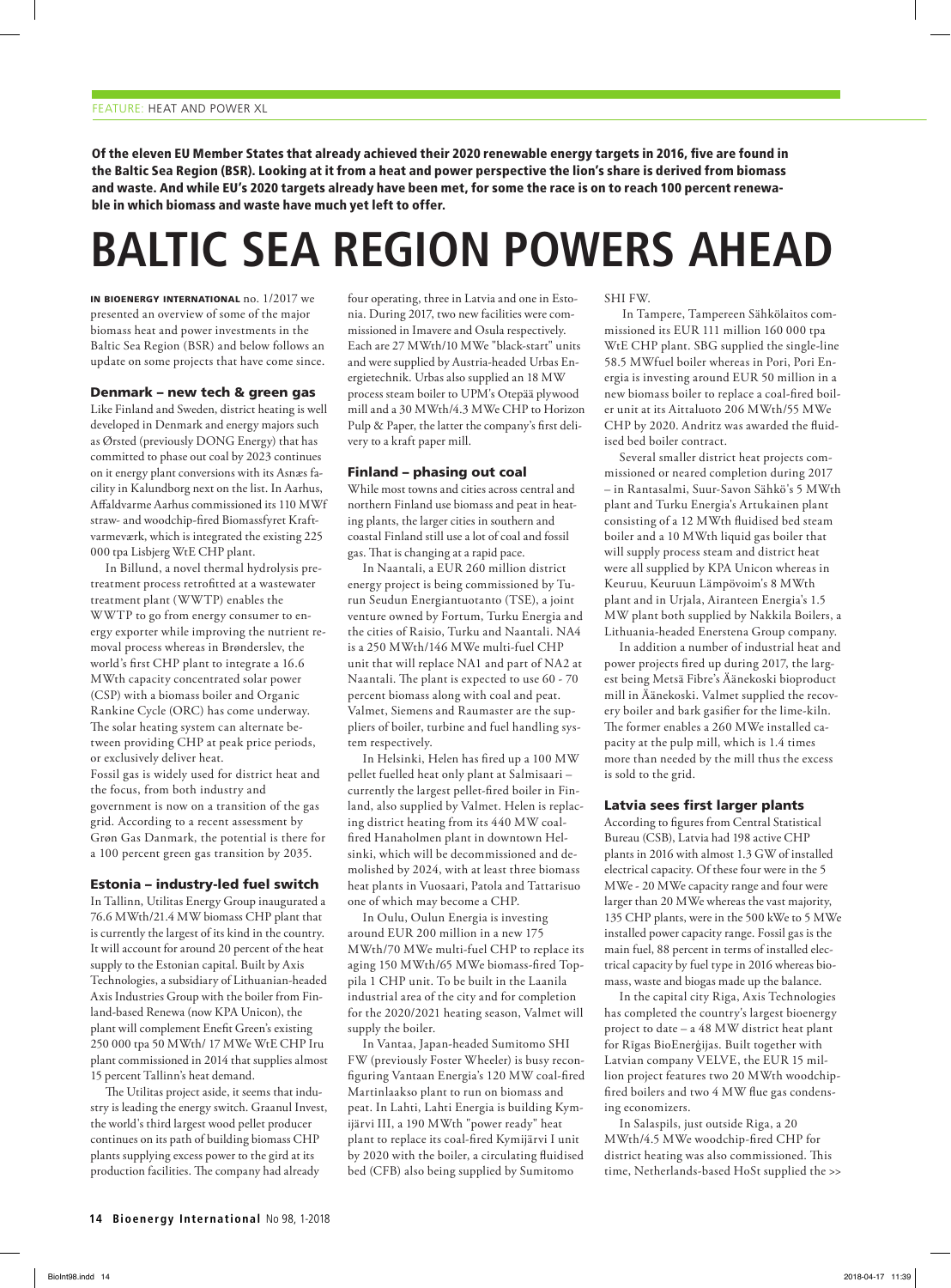FEATURE: HEAT AND POWER

*For the map we have included the larger cities and selected some of the biomass combined heat and power (CHP) plants around the Baltic Sea (hence why Norway is excluded). Heat and power is also produced in biogas plants and in industries. Grey circle denotes cities that use a lot of fossil energy.*

# **SWEDEN**

The country has 90 biomass-fired CHP plants. The greater Stockholm area uses around 9 TWh of of biomass and waste for heat and power. Fortum Värme is to phase out remaining coal in its CHP plants by 2022. New plants are being planned and built in other cities such as Borås and Västerås.

# DENMARK

The city of Copenhagen aims to be carbon dioxide (CO2) neutral by 2025. Hofor is building a 500 MWfuel woodchip-fired plant in Copenhagen whereas Ørsted has converted its Avedøre facility. In Helsingør, Forsyning Helsingør is building woodchip-fired CHP plant.

## GERMANY

Apart from feed-in tariffs (FIT) for biogas power, the country provides support only for small biomass-fired installations. In Berlin, Vattenfall has opted to build a fossil gas-fired plant whereas the city of Hamburg is planning a waste-to-energy (WtE) plant as well as a 20 MW biomass plant.

## POLAND

In Połaniec southern Poland, Enea operates a 205 MWe dedicated biomass power unit at its 1.8 GWe coal-fired Elektrownia Połaniec power plant – the CFB type boiler is one of the world's largest dedicated biomass units. With its 162 MWth and 68 MWe capacity PGE's Elektrownia Szczecin facility in Szc-

zecin is the country's largest biomass CHP plant.

Hamburg



Berlin



#### and fossil gas. Uleåborg has plans for a 215 MW biomass-CHP plant and both Björneborg and Tampere have plans too. Finland's largest biomass CHP plant is the Alholmen 240 MWe facility in Jakobstad.

FINLAND



The country has around 50 biomass-fired CHP plants. Prior to Helen's start-up of its 100 MW pellet boiler in Salmisaari, Helsinki used around 12 TWh of coal

# LITHUANIA

Fortum operates a 60 MWth/20 MWe WtE CHP plant in Klaipeda that can treat up to 230 000 tpa of MSW.

# RUSSIA

Szczecin

With a population of around 5 million, St. Petersburg is the largest city in the Baltic Sea Region and has no biomass-fired heat or power production neither does Kaliningrad.